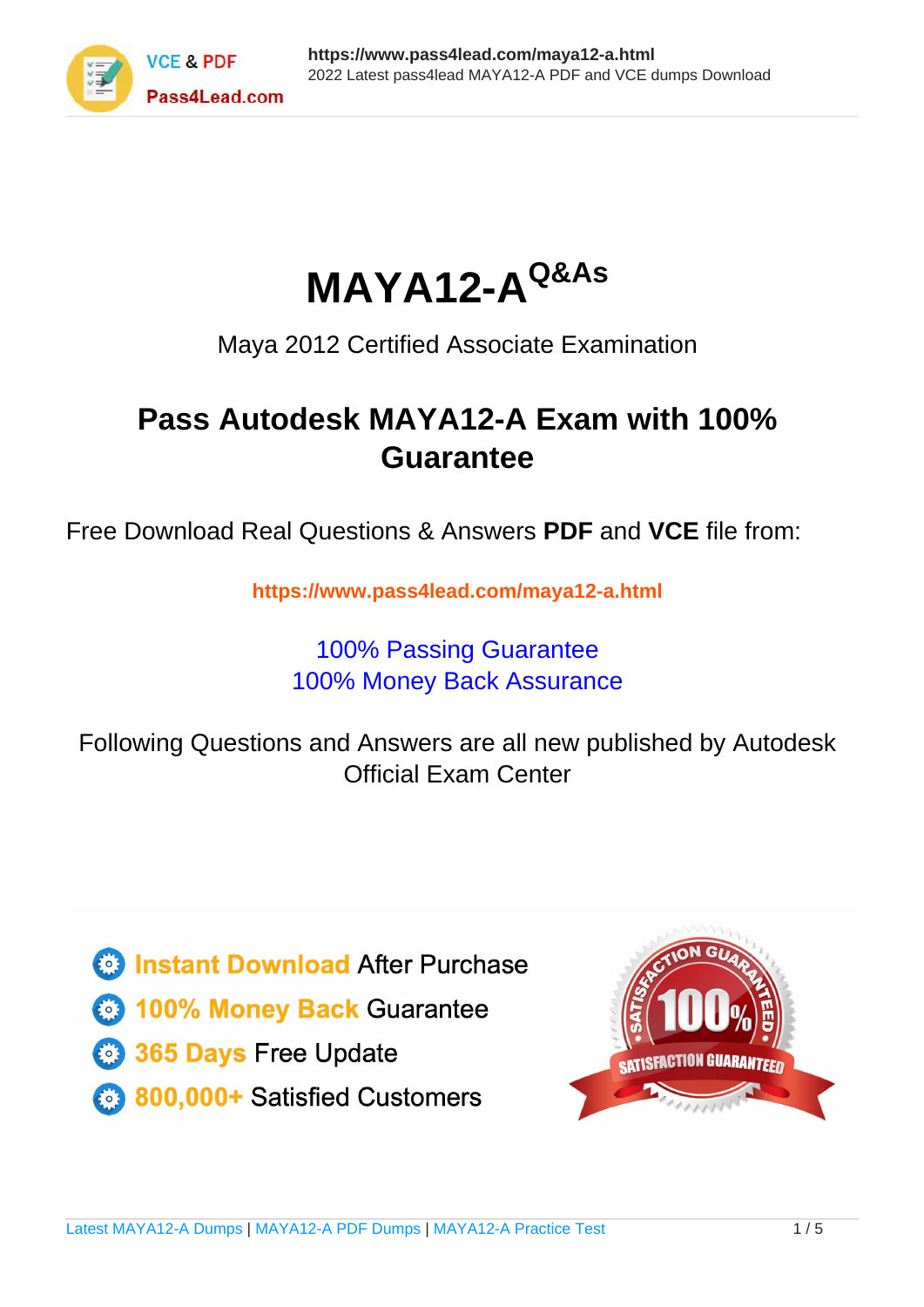

#### **QUESTION 1**

Identify the Tumble camera Icon in the images below.



- A. Option A
- B. option B
- C. Option C
- D. Option D

Correct Answer: C

#### **QUESTION 2**

What does the Interactive Split Tool do?

- A. Splits the selected edges in their winding direction, changing their connectivity one vertex at a time
- B. Specifies the direction in which the curve on the mesh will be projected
- C. Splits one or more faces on a polygon mesh into multiple faces after you specify the split location on the mesh
- D. Transfers vertex information between meshes that have the same topology

Correct Answer: C

Reference: http://lesterbanks.com/2011/03/autodesk-announces-maya-2012/ (search `interactive split tool\\')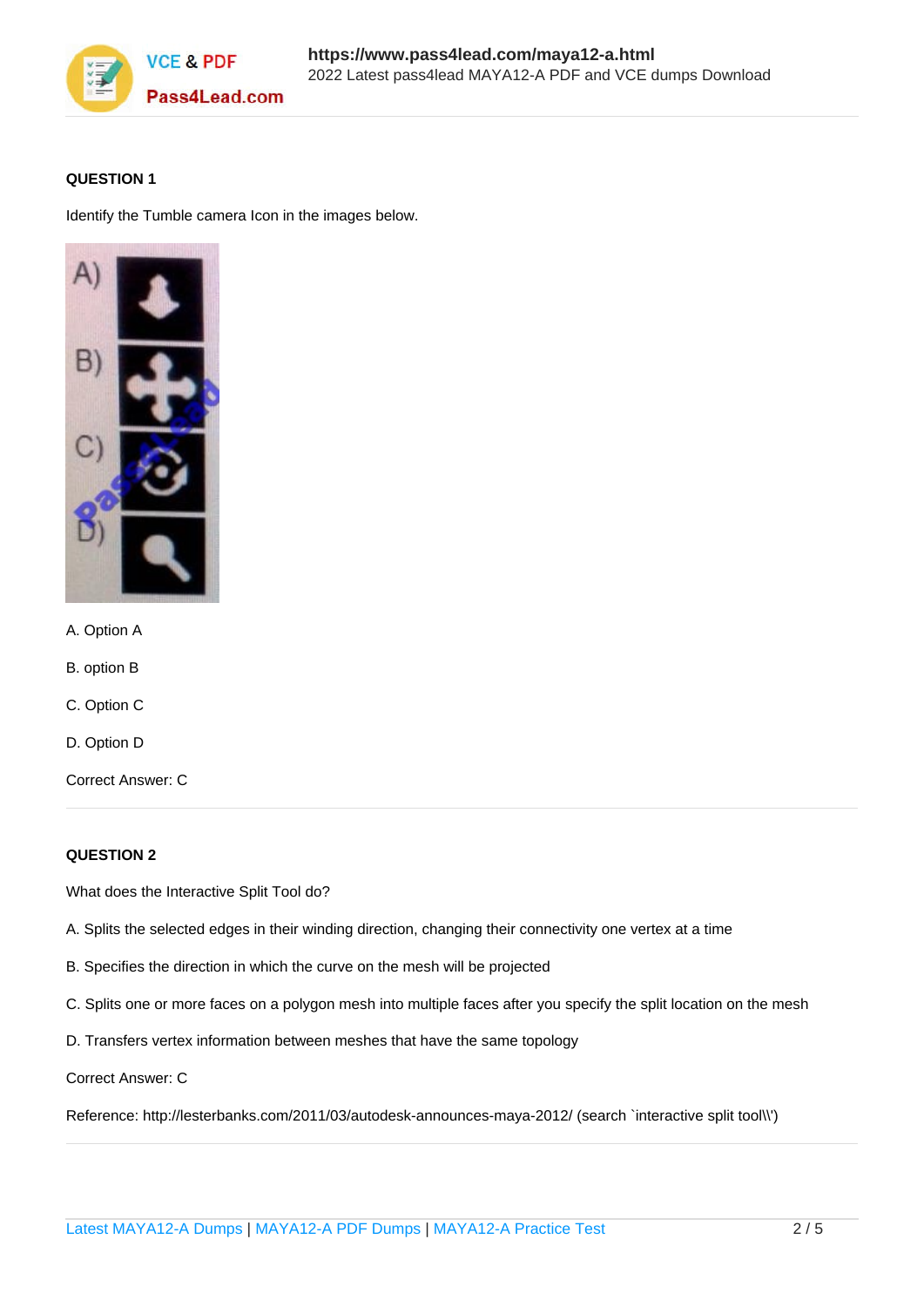

#### **QUESTION 3**

What effect does the Break Tangent action have on a selected animation tangent?

A. Allows manipulation of the in and out tangent handles individually so you can edit the curve segment entering or exiting the key without affecting its opposite handle.

B. Causes the manipulation of an in or out tangent handle to affect its opposite handle equally

C. Specifies that when you move a tangent, only its angle can be changed.

D. Specifies that when you move a tangent its angle and weight can be changed.

Correct Answer: A

Reference: http://www.expertrating.com/courseware/MAYACourse/MAYA-Animation- Basics-1.asp (search `break tangents\\')

#### **QUESTION 4**

Which of the following is NOT a type of Flexor?

- A. Sculpt
- B. Lattice
- C. JointCluster
- D. Wire
- Correct Answer: D

Reference:

http://www.autodesk.com/us/maya/2011help/index.html?url=./files/Viewing\_the\_scene\_Usi ng\_the\_ViewCube.htm,topicNumber=d0e70082

#### **QUESTION 5**

The ViewCube is an on-screen 3D navigation element that does which of the following?

- A. Creates a multicamera rig to navigate through your scene
- B. Provides feedback about stereo cameras and performs calculations to produce anaglyph images
- C. Enables you to quickly and easily switch between views.
- D. Provides feedback about the current camera view in relation to the 3D scene
- E. Both C and D

Correct Answer: E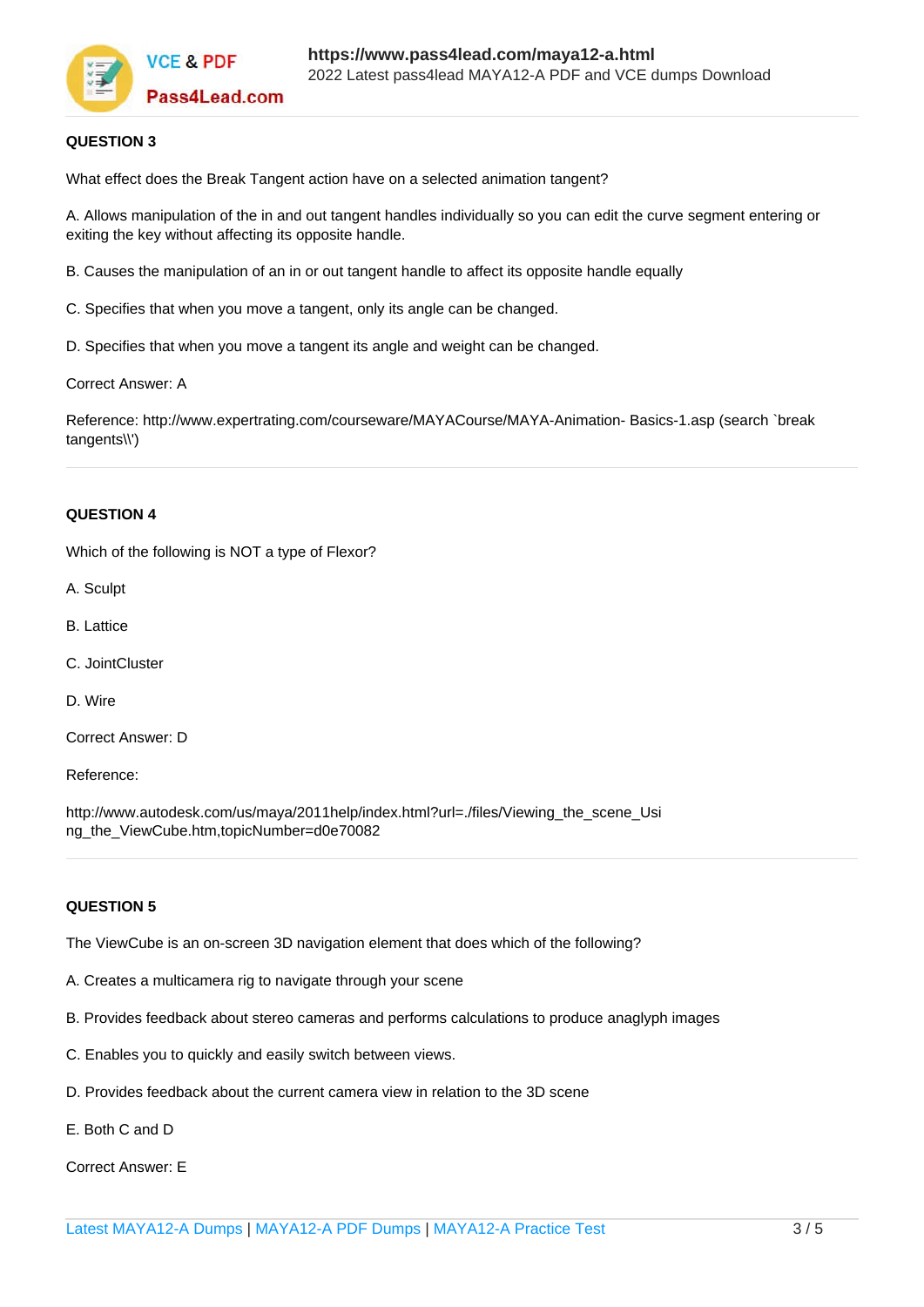

Reference: www.autodesk.com/global/docs/maya2012/en\_us/index.html Search Phrase: ViewCube (197: Using the ViewCube)

[Latest MAYA12-A Dumps](https://www.pass4lead.com/maya12-a.html) [MAYA12-A PDF Dumps](https://www.pass4lead.com/maya12-a.html) [MAYA12-A Practice Test](https://www.pass4lead.com/maya12-a.html)